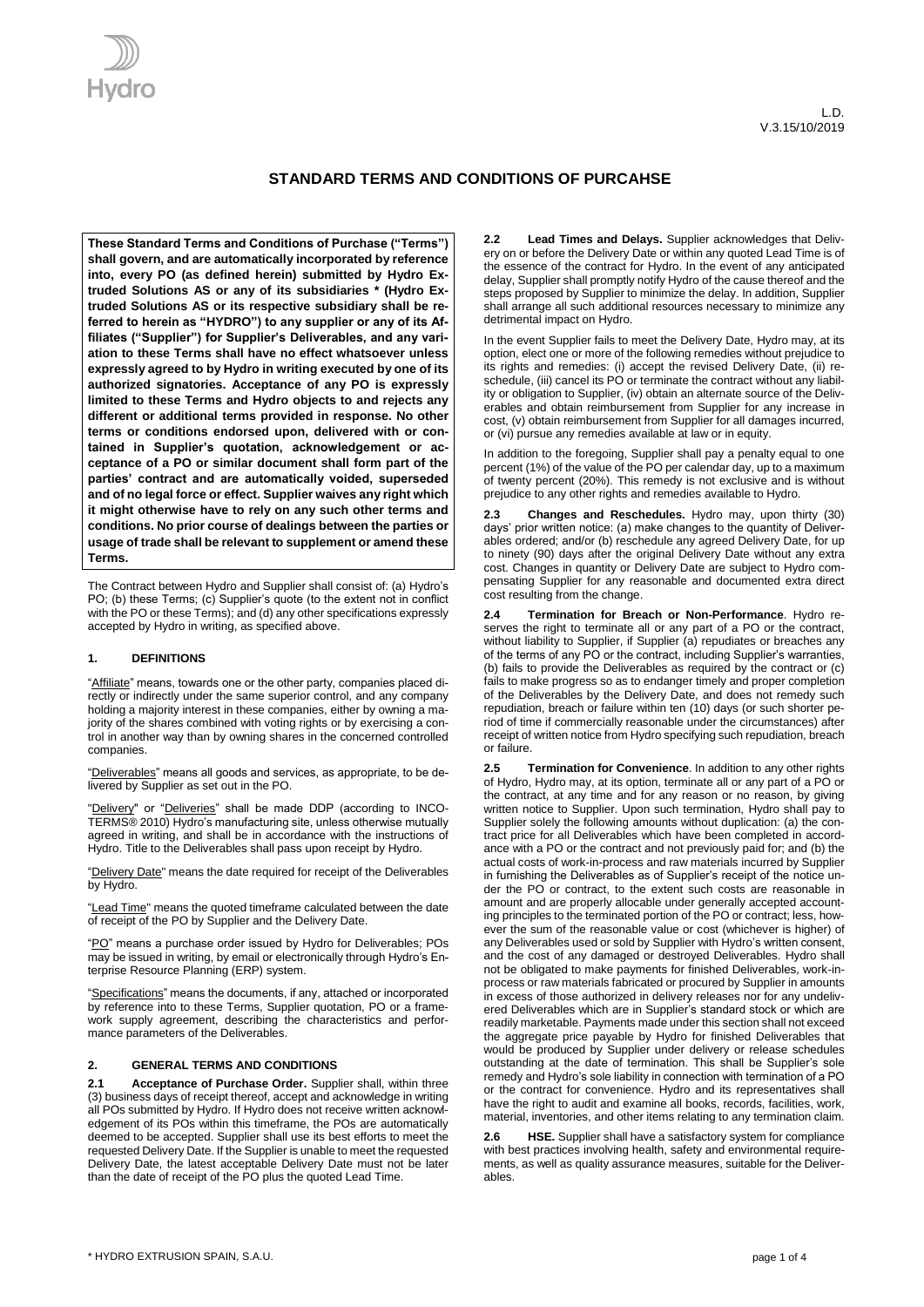

# **3. PRICES AND PAYMENT**

**3.1 Prices.** Prices and discounts for the Deliverables shall be according to Supplier's latest quotation accepted by Hydro and are deemed to include all insurance, appropriate packaging, export duties and freight charges (if applicable), but shall be exclusive of Value Added Tax (VAT), which amount shall be indicated separately in Supplier's invoice.

**3.2 Price Reviews.** Supplier guarantees that prices for Deliverables shall remain fixed for periods of at least twelve (12) months after Hydro´s PO or acceptance of Supplier's quotation, notwithstanding that the parties may agree on fixed prices for longer time periods or on price reductions during such a period. If Supplier intends to increase any prices for Deliverables, Supplier shall notify Hydro in writing at least two (2) months prior to the end of the applicable twelve (12) month period. Supplier shall justify any price increase such as raw materials and manufacturing costs, exchange rate fluctuations, new technology, labour, interest rate changes and market changes before the parties agree to any price review. If the parties cannot agree on the increased prices within a reasonable period after Supplier's notice, notwithstanding anything to the contrary in the contract, Hydro shall have the right to cancel all open POs, along with the contract, without any liability or obligation owing to Supplier whatsoever.

**3.3 Payment Terms.** Supplier will invoice Hydro for the purchase price for the Deliverables as stated on the PO after Hydro's receipt of the Deliverables. Unless otherwise expressly agreed in writing, invoices shall be payable ninety (90) days after the date of the invoice, shall be remitted to the billing address on the PO and must include the relevant PO number.

**3.4 Set-off.** Hydro shall be entitled at any time when commercially reasonable to set off any liability of Hydro to Supplier against any liability of Supplier to Hydro howsoever arising and whether any such liability is present or future, liquidated or unliquidated. Any exercise by Hydro of its rights under this section shall be without prejudice to any other rights or remedies available to Hydro under the contract or available at law or in equity.

**3.5 Forecasts.** All forecasts provided by Hydro shall be done on a non-binding basis, unless otherwise agreed to in writing between the parties. Supplier shall agree on significantly shorter lead times if Hydro provides Supplier with non-binding monthly rolling forecasts. Within one (1) week after receiving Hydro's forecast, Supplier shall acknowledge the receipt of the forecast and confirm to Hydro in writing that it can deliver all forecasted Deliverables. If Hydro does not receive written acknowledgement of its forecasts within this timeframe, the forecasts are automatically deemed to be accepted.

### **4. DELIVERY**

**4.1** The dispatch data of all shipments of Deliverables that are products shall be provided to the Hydro contact person identified on the PO by fax, email or other written expedited means within twenty-four (24) hours of dispatch.

**4.2** Supplier agrees: (a) to properly pack, mark and ship Deliverables in accordance with the requirements of Hydro, the involved carriers, and, if applicable, the country of destination; (b) to route shipments in accordance with Hydro's instructions; (c) to make no charge for handling, packaging, storage or transportation of Deliverables, unless otherwise expressly stated in the contract; (d) to provide with each shipment packing slips with Hydro's contract and/or PO number and date of shipment marked thereon; (e) to properly mark each package with a label/tag according to Hydro's instructions and the customs regulations of the country of import; and (f) to promptly forward the original bill of lading or other shipping receipt for each shipment in accordance with Hydro's instructions. Supplier will include on bills of lading or other shipping receipts, correct classification identification of the Deliverables shipped in accordance with Hydro's instructions and carrier's requirements. The marks on each package and identification of the goods on packing slips, bills of lading and invoices (when required) shall be sufficient to enable Hydro to easily identify the Deliverables included.

**4.3** Hydro may, at its option, return, freight collect, all Deliverables received more than five (5) days in advance or in excess of the quantity specified on its PO, or may, at its option, retain such units with payment therefore deferred until it would otherwise be due.

### **5. REPRESENTATIONS AND WARRANTIES**

**5.1 Quality Management.** Supplier acknowledges and accepts that Supplier's commitment to quality is a primary requirement of Hydro. Supplier commits to the continued quality improvement of process to manufacture or create the Deliverables. To the extent relevant to the Deliverables, Supplier shall at all times have and document a certified quality management system meeting the requirements of ISO 9001, ISO TS 16949, AS 9001, ISO 22000 or equivalent. Supplier will provide Hydro with such documentation and acceptable quality data upon request. Hydro or its representatives may at any time, after appropriate notification, conduct quality audits of Supplier's production facilities and quality control procedures, as well as audits to assess Supplier's compliance with its obligations under Section 6. In addition, subject to the confidentiality provisions of Section 7, Supplier undertakes to grant Hydro unrestricted access to all information (except financial records) and facilities relevant to the Deliverables and to provide a copy of the relevant information.

**5.2 Warranty of Title.** Supplier warrants and represents to Hydro that upon the Delivery to Hydro of the Deliverables (a) Hydro shall acquire good and clear title to the Deliverables, free and clear of all liens and encumbrances, (b) all Deliverables provided hereunder, excluding any product designs which are requested by Hydro, are either owned or properly licensed by Supplier or are in the public domain and the use thereof by Hydro, its representatives, distributors, dealers end users and other direct and indirect customers, does not and shall not infringe any proprietary rights of any third party, and (c) Supplier has the full power to enter into and to carry out the obligations under the contract and to grant Hydro all necessary rights and licenses under the contract. As of the date of the acknowledgement of the PO, Supplier represents that it has not received any notice or claim from a third party alleging that all or any part of the Deliverables, infringes the proprietary rights of any third party

**5.3 Warranty.** Supplier warrants that all Deliverables that are products will be new, free from any defects in design, material and workmanship and will conform to the agreed specifications, descriptions and drawings. Supplier warrants that all Deliverables that are services will conform to the service description and any applicable statement of work. The warranty period for all Deliverables shall be twentyfour (24) months from the date of Delivery. Hydro shall have the right at any time after the Delivery to test and inspect the Deliverables. If Hydro suspects any products to be defective, Hydro shall be entitled, at Supplier's risk and expense, to return the defective Deliverables. Within ten (10) business days of receipt of defective Deliverables, Supplier shall, at Hydro's option, either repair or replace the defective Deliverables and return them to Hydro at its expense. Supplier shall be responsible for de-installation and re-installation of defective Deliverables that are products or for the costs of doing so. All repaired and replaced Deliverables that are products shall be warranted for twentyfour (24) months. Supplier will remedy non-conforming Deliverables that are services promptly upon notification and at its own cost. In the event a Deliverable cannot be repaired, replaced or otherwise remedied, Supplier shall refund Hydro the full purchase price paid for the Deliverable. In addition to these remedies, Hydro shall be entitled to damages caused by any defective Deliverables, and upon request, Supplier shall provide Hydro with a report of the causes and an analysis of the defects and propose corrective actions to avoid similar defects in future Deliveries.

**5.4 Compliance with Laws and Hydro's Policies**. Supplier and Supplier's Deliverables shall at all times be in compliance with all applicable laws, rules and regulations including, without limitation, employment laws, personal privacy and secrecy and HSE-regulations, as well as with Hydro's HSE Standards and EC Regulation 1907/2006 concerning the Registration, Evaluation and Restriction of Chemicals (REACH). Supplier shall use its best efforts to assist Hydro in case of any customer or government audits.

Supplier shall indemnify and hold harmless Hydro, its officers, employees and agents (in this clause referred to as "those indemnified") from and against any loss (including legal costs and expenses), damages or liability, reasonably incurred or suffered by any of those indemnified arising from any claim, suit, demand, action or proceeding, by any person against any of those indemnified, where such loss, damages or liability is caused by, arises out of, or results from or in connection with Supplier's noncompliance with any laws and regulations or Hydro's policies, as well as any negligence, willful misconduct or breach of the contract. In addition, any systematic failure to meet such standards shall constitute a material breach of the contract, entitling Hydro to immediate termination of the relevant PO or contract without any right of compensation for Supplier.

Supplier shall at all times maintain full and proper insurance coverage, with coverages in commercially reasonable types and amounts, against loss, damage, theft and all other reasonably foreseeable events which may negatively impact the Deliverables. In addition, Supplier is responsible for obtaining and maintaining all export licenses required and certificates necessary for the supply, sale and delivery of the Deliverables.

**5.5 Supplier Code of Conduct.** Supplier shall at all times ensure that it complies with the principles set out in Hydro's Supplier Code of Conduct (a copy of which is available on [https://www.hy](https://www.hydro.com/en/about-hydro/Corporate-governance/Governance-principles/)[dro.com/en/about-hydro/Corporate-governance/Governance-princi](https://www.hydro.com/en/about-hydro/Corporate-governance/Governance-principles/)[ples/](https://www.hydro.com/en/about-hydro/Corporate-governance/Governance-principles/) or upon request). Furthermore, Supplier shall actively promote the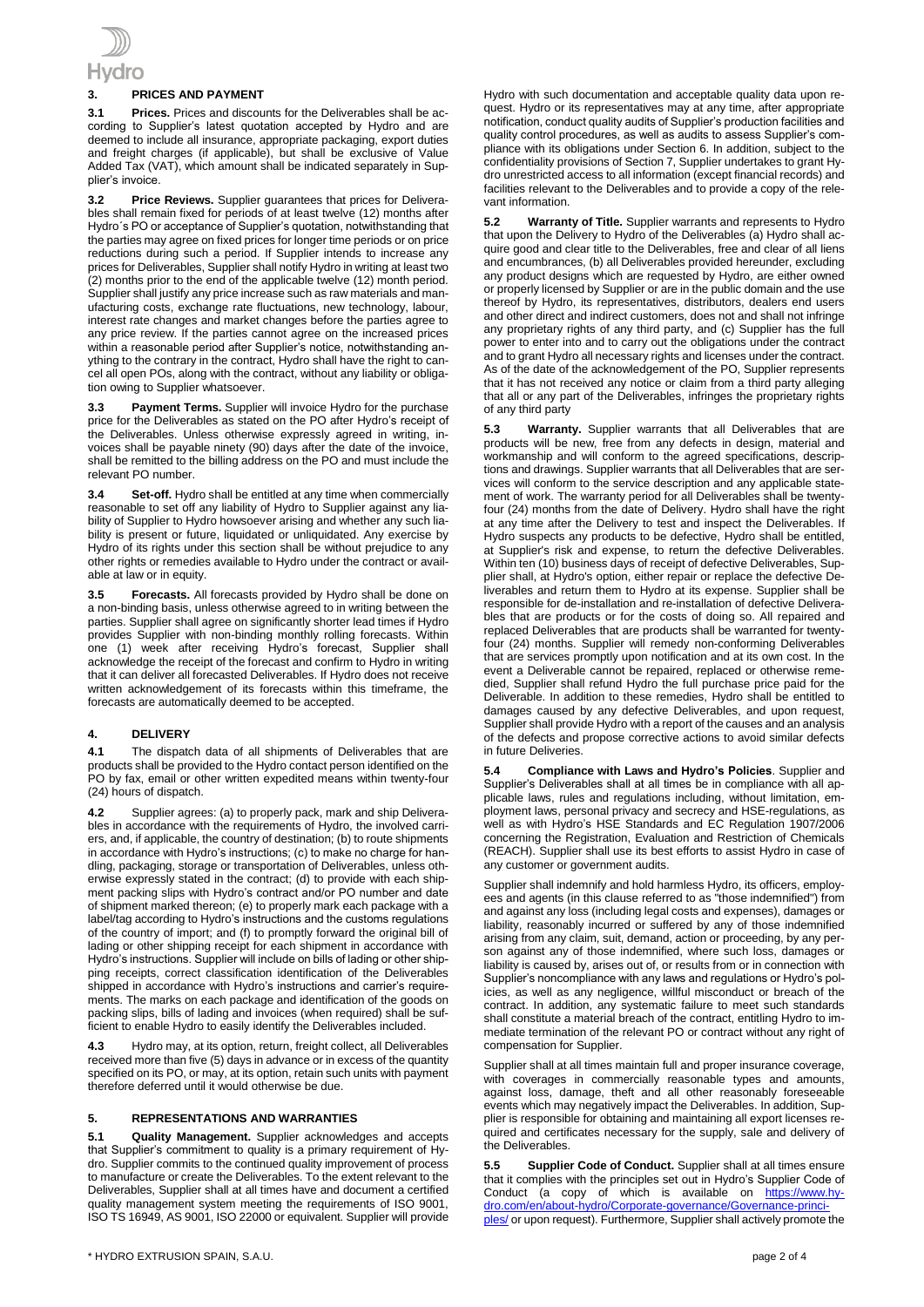

principles set out in Hydro's Supplier Code of Conduct with its own suppliers/contractors and sub-suppliers/subcontractors of any tier that have a material contribution to the supply of the Deliverables to Hydro (Supplier and such suppliers/contractors/sub-suppliers/subcontractors being together, the "Supply Chain"). Hydro may at any time take any reasonable actions to monitor and audit Supplier's compliance with its obligations under this section, including, without limitation, (i) by requiring Supplier to provide details of the Supply Chain's compliance systems; and (ii) by carrying out, with reasonable prior notice, inspections of the Supply Chain's sites. Supplier shall provide all reasonable assistance to Hydro. If at any time, Hydro identifies, or reasonably suspects, non-compliance with or breach of the principles of Hydro's Supplier Code of Conduct ("Non-Compliance") by any member of the Supply Chain, Hydro shall notify Supplier of such Non-Compliance. Supplier shall provide all reasonable assistance to enable Hydro to investigate the Non-Compliance. If a Non-Compliance in the Supply Chain is material (with regard to (i) the nature of the principle concerned, (ii) any potential effect on Hydro's and its affiliates' reputations, or (iii) the performance of a contract) and/or is not able to be corrected, Hydro may terminate any contract by written notice. If a Non-Compliance in the Supply Chain is immaterial and is able to be corrected, Supplier shall be given a reasonable period within which the Non-Compliance shall be corrected. Supplier shall, without undue delay, submit a correction plan to Hydro. If upon the expiry of the correction period, the Non-Compliance has not been corrected, Hydro has a termination right. The rights and remedies in this section are not exclusive of and are without prejudice to any rights and remedies provided elsewhere in a contract and by general law.

## **6. CONFIDENTIALITY**

From the issuing of the first PO or signing of a contract and for a period of five (5) years after the last Delivery by Supplier, the parties shall not directly or indirectly, use any proprietary, confidential, or trade secret information or know-how of the other party (other than information which is in the public domain, lawfully required to be disclosed or is developed independently), including, but not limited to, information about products, financials, business or customers (collectively, "Confidential Information") for their own benefit or for the benefit of a third party, and shall not disclose such Confidential Information to any third party, other than the parties' employees or authorized contractors and named subcontractors solely on a "need to know" basis, unless: (a) the receiving party obtains the prior written consent of the disclosing party; (b) such disclosure is necessary to enforce a party's rights under the contract; or (c) such disclosure is required by applicable law or by legal, judicial, administrative or regulatory process, provided that the receiving party, to the extent not prohibited by applicable law or the authority with jurisdiction over such process, promptly notifies the disclosing party so that it may, if it so elects, seek a protective order or other appropriate relief. "Confidential Information" shall include any reports, notes, memoranda, analyses or other information developed by the receiving party based on the disclosing party's Confidential Information, but shall not include information that: (i) has come into the public domain through no fault of the receiving party; (ii) was lawfully disclosed to the receiving party by a third party not otherwise bound by a duty of confidentiality; (iii) was independently developed by the receiving party not otherwise in breach of the contract; or (iv) was rightfully known by the receiving party prior to entering into the contract.

Disclosure hereunder of Confidential Information is for the sole purpose of conducting business between the parties. Neither party shall utilize for any reason whatsoever Confidential Information received from the other for its own benefit, either in its own processes, or to fabricate, or have fabricated, goods for sale. Nothing herein shall be construed to create a partnership, joint venture or any other form of entity, nor a license to use any disclosed information or transfer any intellectual property rights. All intellectual rights to any information exchanged between the parties shall remain the property of the disclosing party. Further, neither party shall have right to bind the other to any commitment or obligation.

In addition, unless Supplier obtains the prior written consent of Hydro, Supplier shall not use the name, logo, service marks, trademarks or other protected property of Hydro or any of its Affiliates, or describe or identify the Deliverables in any publicity releases, marketing materials, advertising or as any type of reference. Further, any Deliverables that are the result of Supplier's provision of consulting or other professional services shall be deemed to be works for hire belonging exclusively to Hydro such that Supplier shall be deemed to have forever transferred and assigned to Hydro any and all right, title and interest it may have therein, whether intellectual property or otherwise.

# **7. INDEMNITY**

**7.1 Intellectual Property Indemnity.** Supplier shall indemnify and hold Hydro harmless from all costs, expenses, liabilities and claims of infringement against Hydro alleging that the manufacture, purchase,

use or sale of any Deliverable infringes or violates any third party's patent, copyright, trademark or trade secret. In such an event, Supplier, at its option and expense, shall: (a) reimburse Hydro for any costs incurred at Supplier's written request relating to such claim; and (b) pay damages and costs incurred by Hydro that are attributable to such claim (including, without limitation, reasonable attorneys' fees).

In addition, Supplier shall either (i) procure for Hydro the right to continue using such Deliverables, or (ii) replace or modify any such Deliverables provided or to be provided to be free of the infringement provided that such replacement or modified Deliverables materially conforms to the Specifications. If Supplier is unable to achieve either of the options set forth above despite its reasonable best efforts, it shall require return of such Deliverables freight collect to Supplier and promptly refund to Hydro the purchase price, plus all reasonable shipping, storage and associated costs.

**7.2 Third Party Indemnity.** Supplier will indemnify, hold harmless, and defend Hydro from and against any and all injuries, liabilities, damages, losses, costs and expenses (including, but not limited to, reasonable legal and other professional fees) payable to third parties to the extent based upon any liability claim related to the Deliverables or other claim arising from or relating to Supplier's negligence, willful misconduct, violation of law or failure to perform its obligations under the contract, provided that Hydro (i) promptly notifies Supplier of the claim, (ii) provides Supplier with all reasonable information and assistance, at Supplier's expense, to defend or settle such a claim, and (iii) grants Supplier the right to jointly control the defense or settlement of such claim. Supplier shall not settle any such claim, without Hydro's prior written consent. Hydro reserves the right to retain counsel, at Hydro's expense, and to participate in the defense and settlement of any such claim.

**7.3 Breach of Contract.** Supplier shall indemnify and hold Hydro harmless from all claims and all direct, indirect or consequential liabilities (including, without limitation, loss of profits, loss of business, depletion of goodwill and similar losses), costs, proceedings, damages and expenses (including, without limitation, legal and other professional fees and expenses) incurred by Hydro as a result of breach or negligent performance or failure or delay in performance of the contract by Supplier

**7.4 Survival of Rights and Obligations upon Cancellation.** Sections 3 (General Terms and Conditions), 4 (Prices and Payment), 6 (Representations and Warranties), 7 (Confidentiality), 8 (Indemnity) and 9 (General) shall survive cancellation, termination or expiration of a PO or the contract.

# **8. DATA PRIVACY**

Personal data which the Supplier obtains from Hydro shall be treated confidentially and may only be used by the Supplier for the purposes related to the initiation and execution of any PO or the contract. The term "Personal Data" shall mean all data related to an identified or identifiable natural person. For information related to Hydro's handling of personal data, please see https://www.hydro.com/en/data-prote [in-hydro/privacy-statement/.](https://www.hydro.com/en/data-protection-in-hydro/privacy-statement/) The link leads to Hydro's privacy statement and Binding Corporate Rules which are established to comply with applicable data protection legislation, including the EU General Data Protection Regulation.

### **9. GENERAL**

**9.1** Any amendments to these Terms shall be agreed in writing by the parties. POs submitted by Hydro may vary these Terms if so expressly provided

**9.2** Any notice under the contract shall be in writing and shall be sent via courier service or by mail (internationally recognized overnight commercial courier, certified or registered), or by facsimile confirmed by mail to the person specified on the PO (provided that a copy is contemporaneously sent by one of the alternate means set forth in this Section 9.2). A copy of any notice to Hydro shall contemporaneously be sent to: Norsk Hydro, P.O. Box 980, 0240 Oslo, Norway, Attn.: Corporate Legal Department.

**9.3** Neither party shall be responsible to the other party for nonfulfillment or delays or additional costs in fulfillment of its obligations under any PO due to causes over which that party has no control ("Force Majeure"). Such causes include, without limitation, wars, hostilities between states, terrorist acts, national strikes and lock-outs, national or international transport strikes, embargoes, natural disasters, storms, fires, explosions or other similar contingencies beyond the reasonable control of a party, which leads to the inability of such party to perform its obligations under the contract. Either party who desires to declare Force Majeure shall notify the other party in writing of the reasons for non-fulfillment or delays in fulfillment of its obligations under the contract promptly upon the occurrence of the event, and shall propose to the other party remedies for such non-fulfillment or delays. If